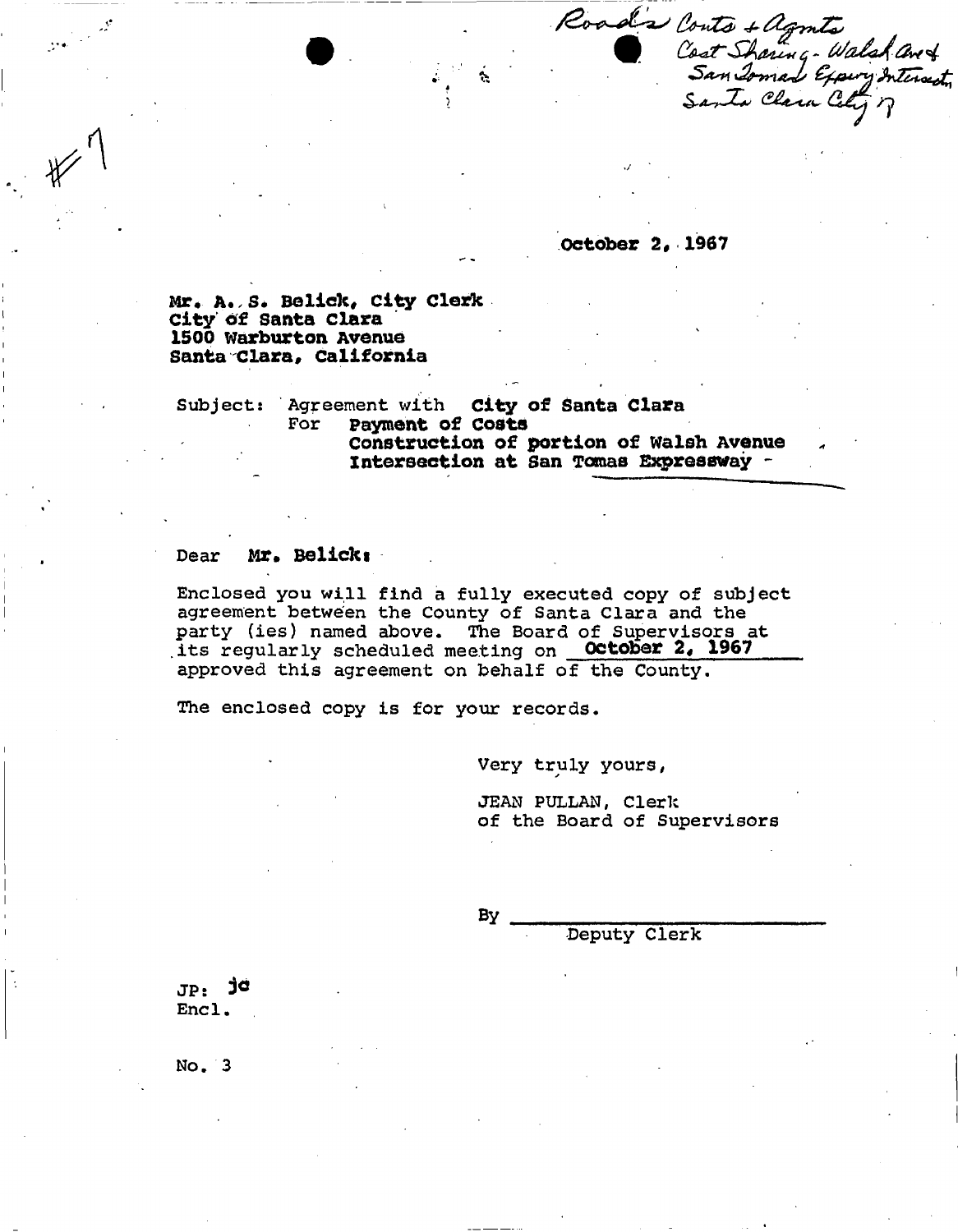AGREEMENT BETWEEN THE COUNTY OF SANTA CIARA AND THE CITY OF SANTA CLARA FOR THE PAYMENT OF COSTS FOR CONSTRUCTION OF THE EASTERLY PORTION OF THE WALSH AVENUE INTERSECTION WITH THE SAN TOMAS EXPRESSWAY

Santa Clara, hereinafter referred to as "County", and the City of Santa Clara, hereinafter referred to as "City". THE FOLLOWING AGREEMENT is made and entered into the  $29$ day of  $\sqrt{12\epsilon\epsilon}$ , 1967, by and between the County of

WHEREAS, County has awarded a contract for the construction of San Tomas Expressway between Central Expressway and Cabrillo Avenue; and

WHEREAS, City is proceeding to construct Walsh Avenue between Scott Boulevard and the San Tomas Expressway; and

WHEREAS, City desires to connect Walsh Avenue to the San Tomas •Expressway in accordance with the Expressway Agreement dated July 29, 1963 between Ci'ty and County; and

WHEREAS, City is willing to assume such cost as necessary to construct the easterly portion of the Walsh Avenue - San Tomas Expressway intersection in accordance with City's plan.

NOW,.THEREFORE, it is agreed:

ublic Warks (3)

innel

1. County agrees to cause said expressway and appurtenances to be constructed in accordance with County's plan.

2. In conjunction with the construction of the abovementioned portion of San Tomas Expressway, County agrees to cause construction of the easterly portion of the Walsh Avenue - San Tomas Expressway intersection in accordance with City's plan.

3. City will deposit with County the sum of NINE THOUSAND TWO HUNDRED DOLLARS (\$9,200.00) as full payment for the construction of the easterly portion of the Walsh Avenue - San Tomas Expressway intersection in accordance with City's plan. The above sum shall be deposited with the County within forty-five (45) days after execution of this, agreement.

*s* 

**OCT 2 1967.**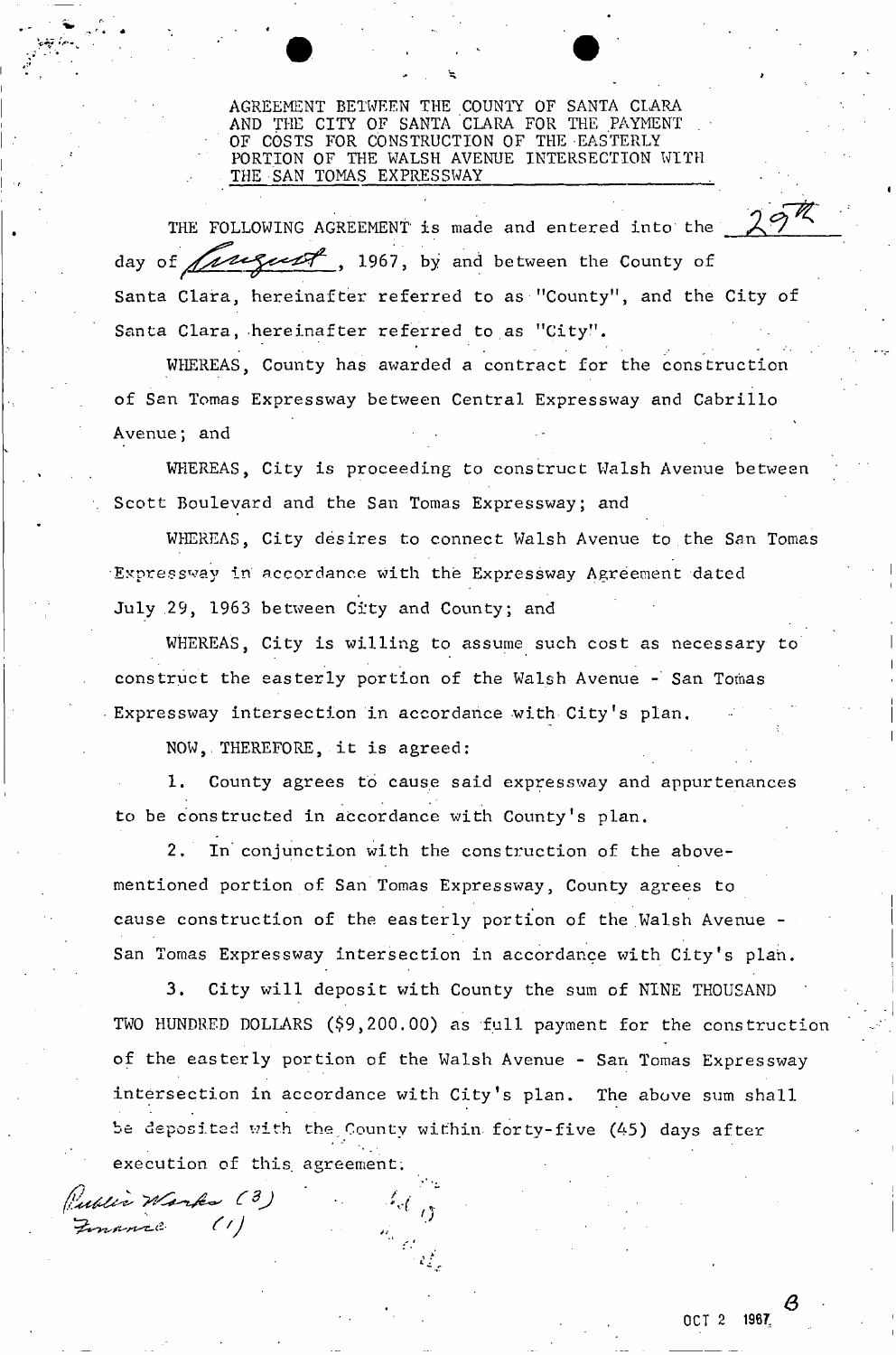**CONDERCEIVED WSORS** SEP 12 11 42 AM 067 SANTA CLARA

# RECEIVED<br>DEPT. OF PUBLIC WORKS

## SEP 15 1967

## **COUNTY ENGINEER**

 $\frac{1}{2}$  , and  $\frac{1}{2}$  ,  $\frac{1}{2}$ 

 $\overline{1}$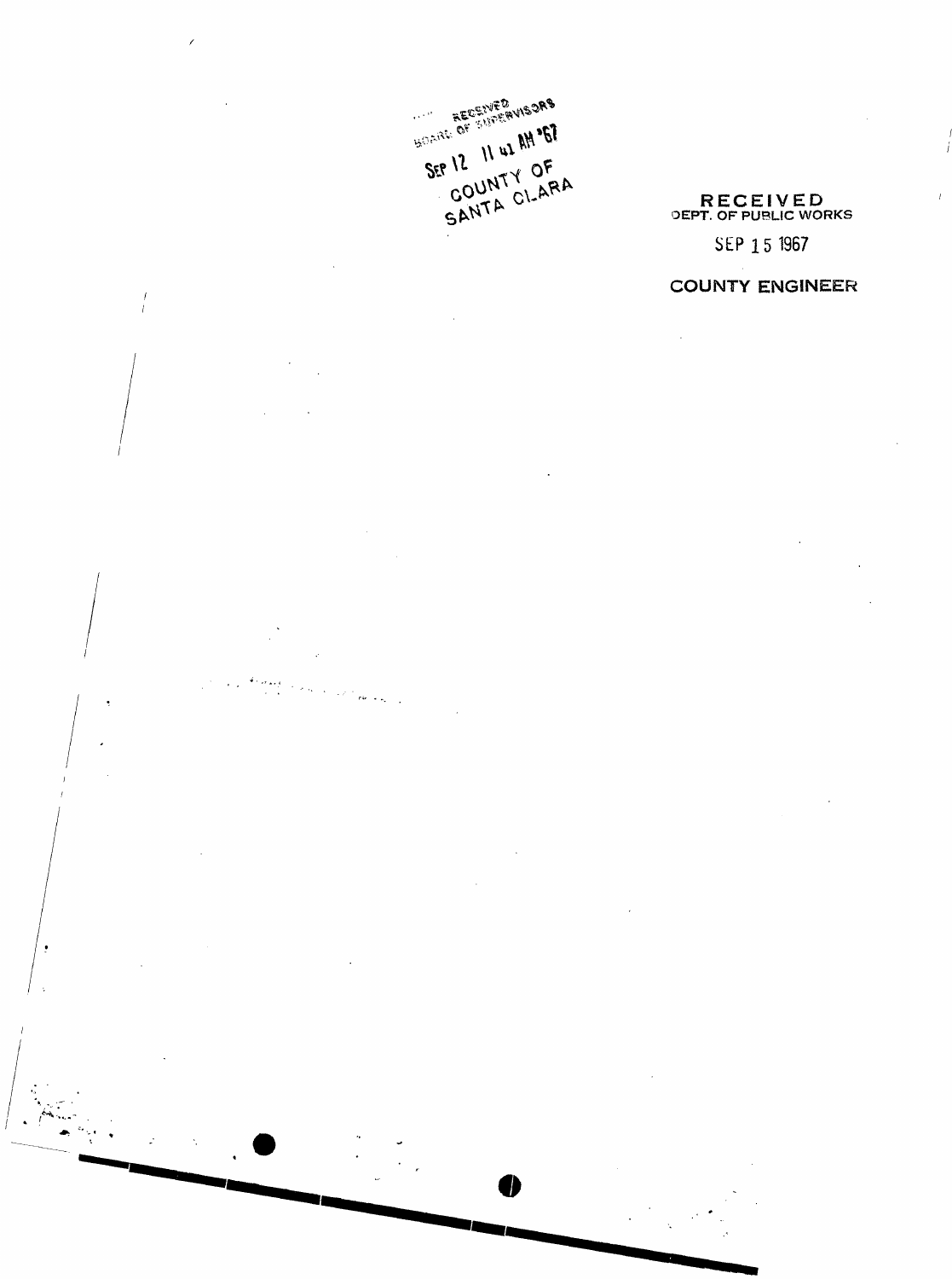4. County shall require, any contractor employed to construct the above-mentioned easterly portion of the Walsh Avenue - San Tomas Expressway intersection to take out and maintain at all times during construction, public liability and property damage insurance in form and limits of liability acceptable to City and County, insuring City and County and their respective officers and employees from and against loss, cost'or expense arising out of or in any way connected with the construction of said Project.

IN WITNESS THEREOF the parties have caused the execution  $OCT 2 1967$ of this agreement as of

/

COUNTY OF SANTA CLARA

Ghairman, Board of Supervisors OCT 2 1967

ATTEST: JEAN PULLAN, Cley<br>of the Board of Supervison oard of Supervison Donald M

Assistant Clerk Board of Supervisors

CITY OF SANTA-CLARA By Mercu Mayor .And Manage

ATTEST: City Clerk

Approved as to form

*Ci*   $\mathbb{Z}_{q}$  a C(0 ) This makes Assistant^ County' Counsel

yu*'./^ f'G / / fc^ y*  Date